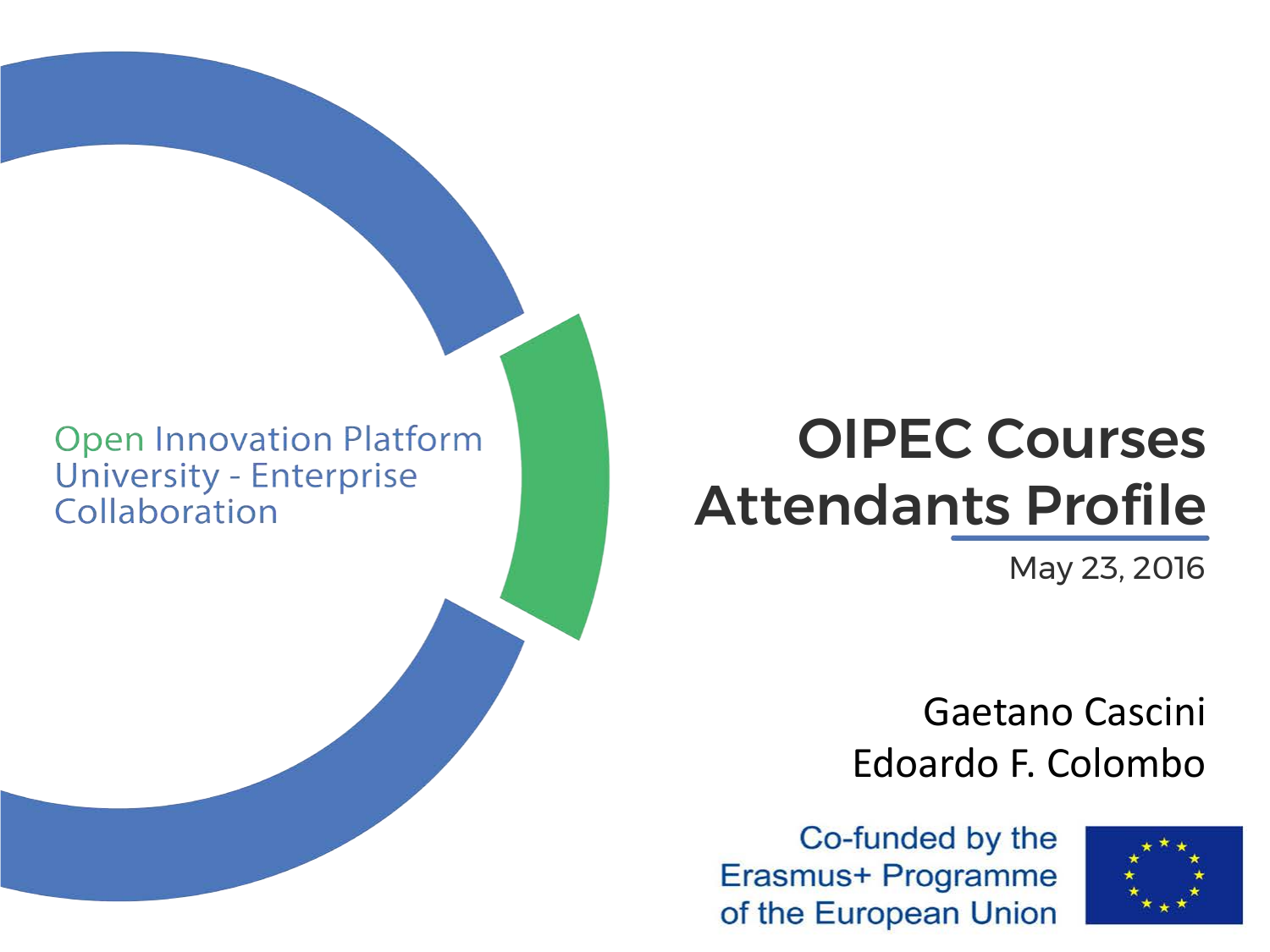- Four questionnaires were collected by non-EU partners → The data sketch the **expected** OIPEC attendees
- The answers were grouped into 5 (or less) clusters
- For each cluster of answers, the frequency across the entire set of answers was measured

 $\rightarrow$  each partner could choose more than one answer

**OIPEC** 



May 23, 2016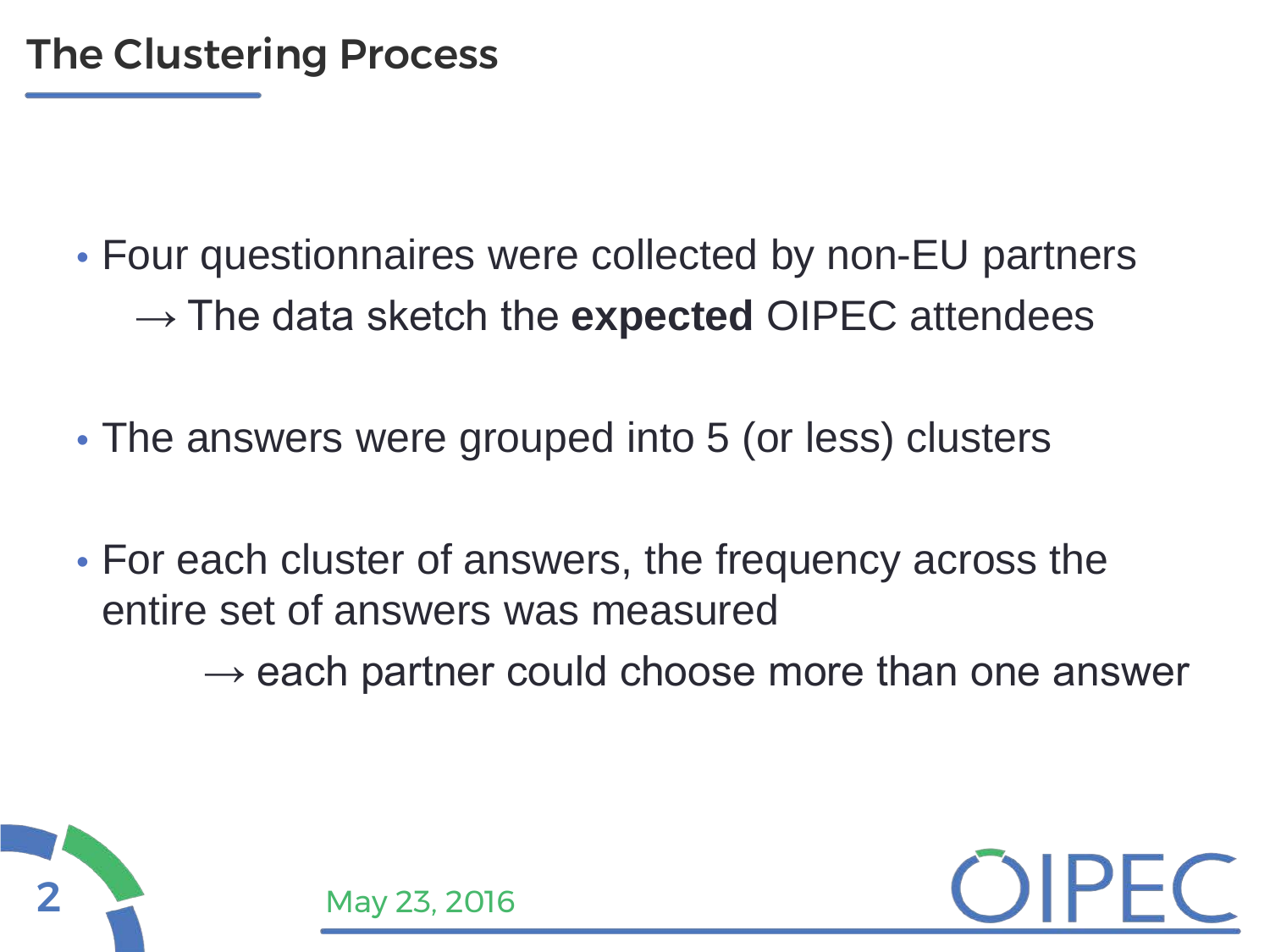#### Reasons for Attendance and Expectations

**3** May 23, 2016



OIPEC

Reasons for attendance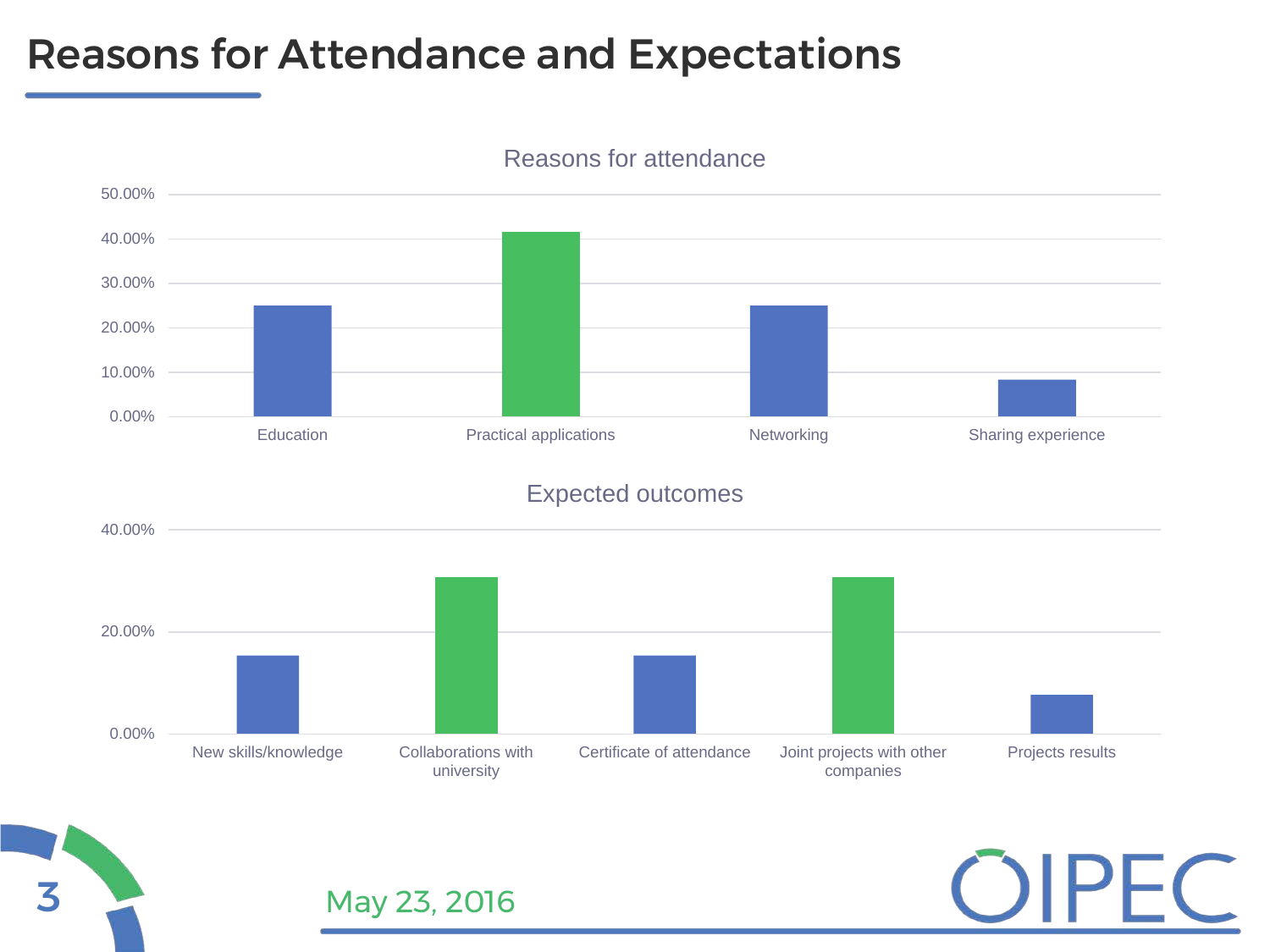### Professionals' Profile



Industrial sector

#### Role of professionals in the firm



OIPEC

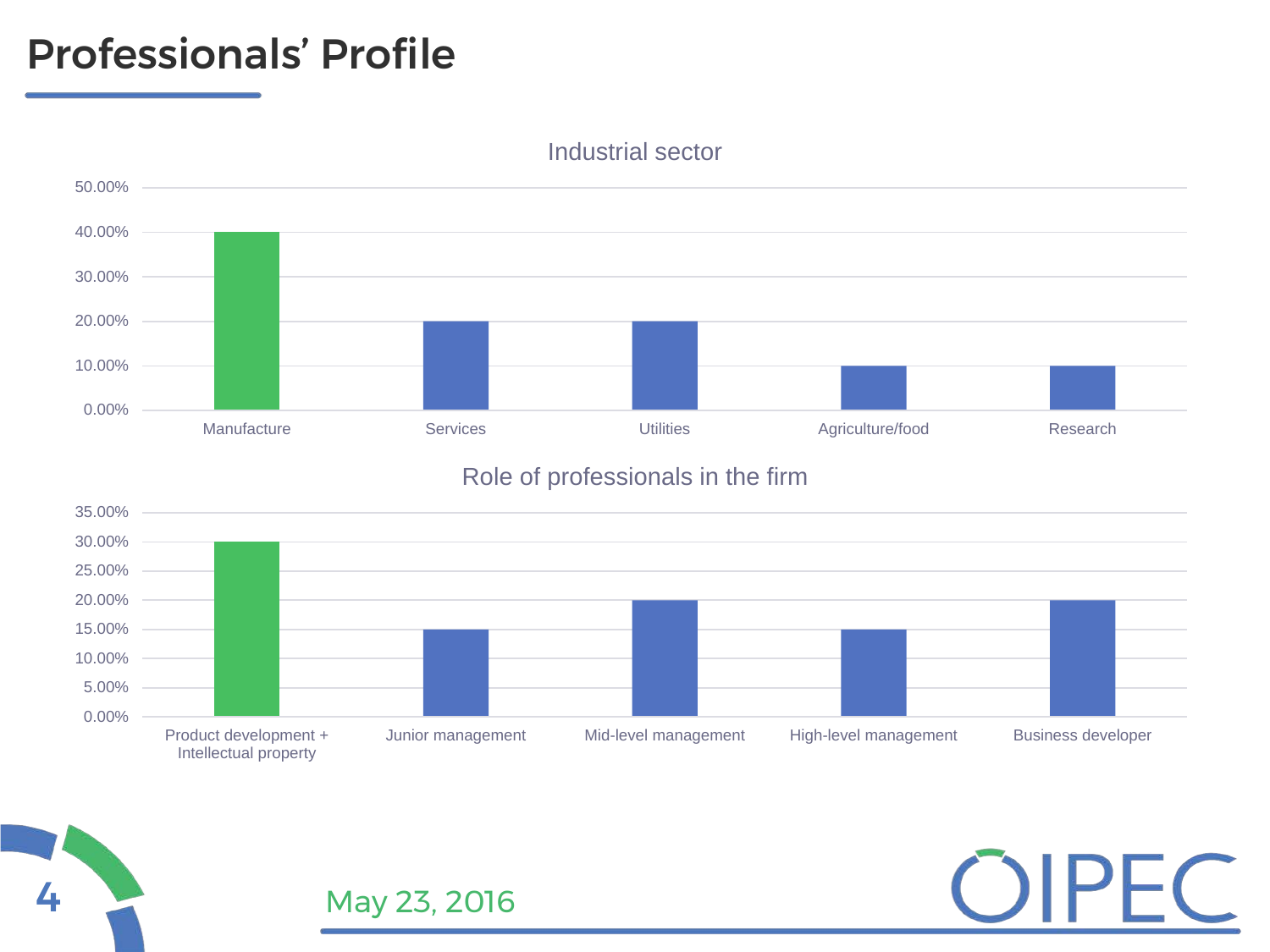







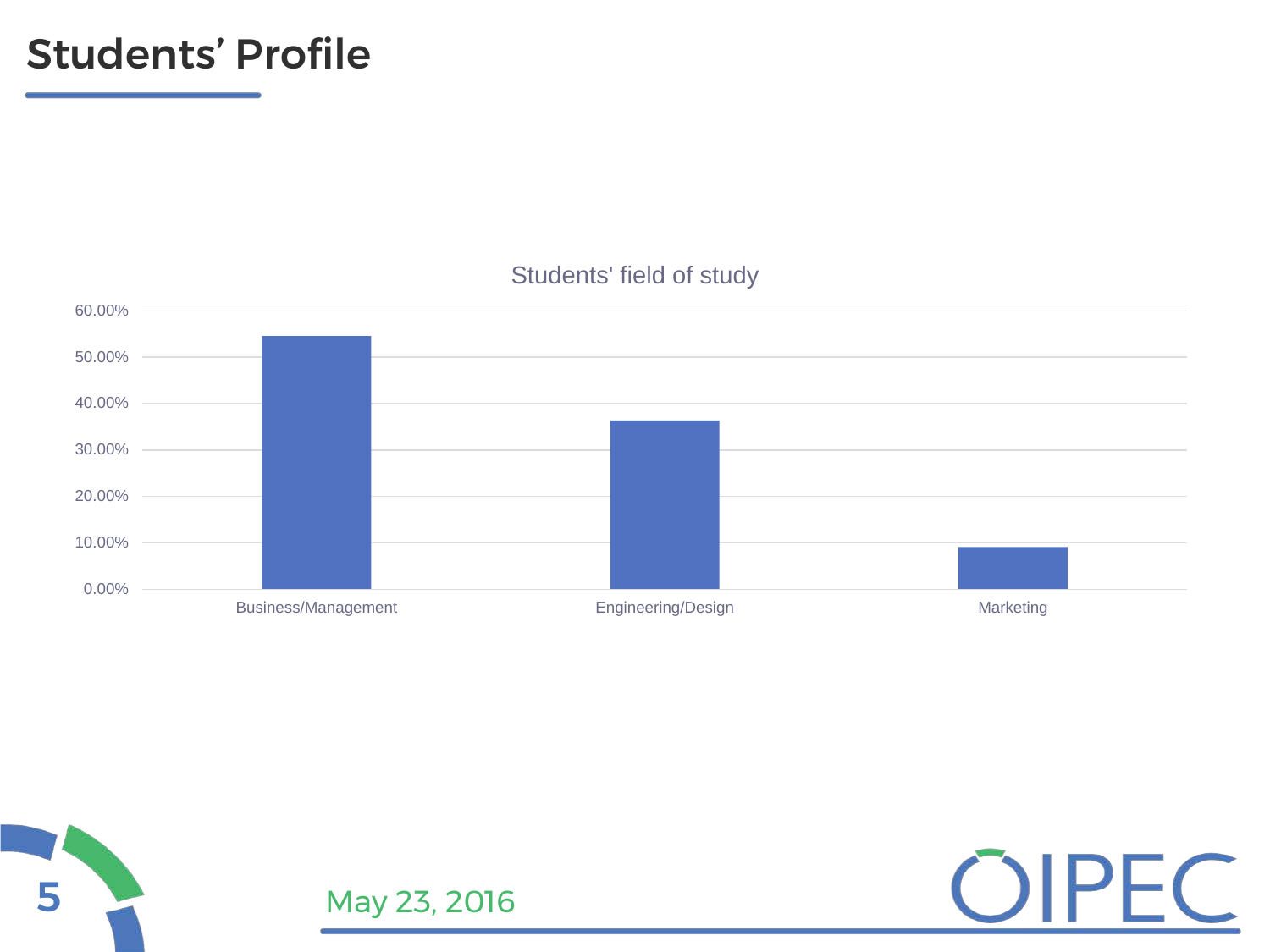## Attendees' Profiles (1)

|                                          | Profile # 1: Student       | Profile #2: Technician                           |
|------------------------------------------|----------------------------|--------------------------------------------------|
| Age                                      | 25 or less                 | 25 to 30                                         |
| <b>Reason 1 for attending the course</b> | Learning                   | Practical applications                           |
| <b>Reason 2 for attending the course</b> | [Earn credits]             | Education                                        |
| <b>Reason 3 for attending the course</b> |                            | Share experience                                 |
| <b>Outcome 1</b>                         | <b>New skills</b>          | <b>Projects results</b>                          |
| <b>Outcome 2</b>                         | <b>Credits</b>             | New skills/Knowledge (+ Certificate?)            |
| <b>Outcome 3</b>                         |                            | Collaborations with universities/other companies |
| <b>Professionals' Sector 1</b>           |                            | Manufacture                                      |
| <b>Professionals' Sector 2</b>           |                            | Services                                         |
| <b>Professionals' Sector 3</b>           |                            | Utilities                                        |
| <b>Professionals' Sector 4</b>           |                            | Agro/food                                        |
| <b>Professionals' Size of firm 1</b>     |                            | 10 to 50                                         |
| <b>Professionals' Size of firm 2</b>     |                            | 50 to 200                                        |
| <b>Professionals' Size of firm 3</b>     |                            | More than 200                                    |
| <b>Professionals' Experience 1</b>       |                            | $1$ to 5                                         |
| Professionals' Competences/Role 1        |                            | Product development                              |
| <b>Professionals' Competences/Role 2</b> |                            | <b>CTO</b>                                       |
| <b>Professionals' Competences/Role 3</b> |                            |                                                  |
| <b>Students' field of study 1</b>        | <b>Business/Management</b> |                                                  |
| <b>Students' field of study 2</b>        | Engineering/Design         |                                                  |

OIPEC

6 May 23, 2016